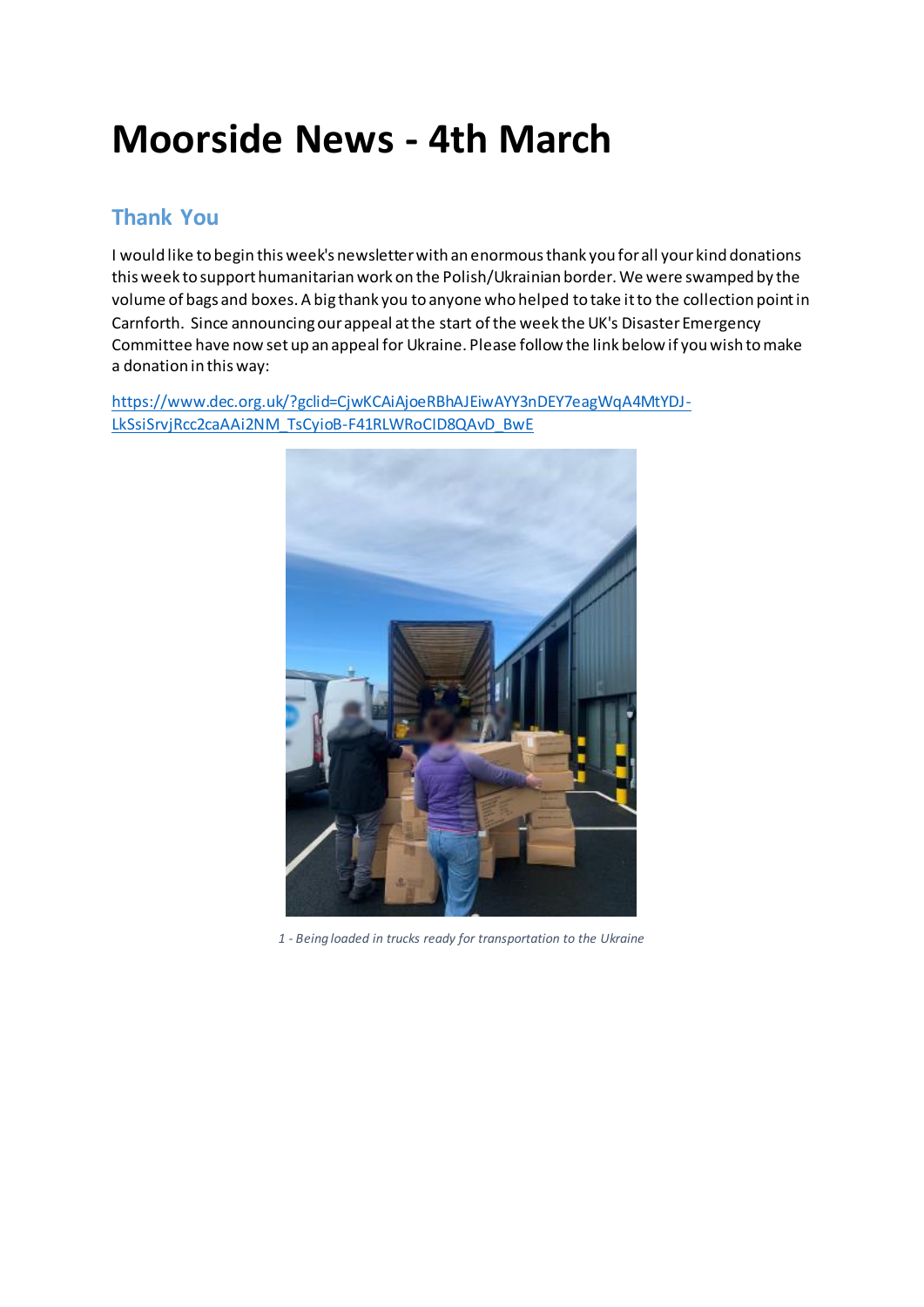

*2 - Just some of the donations received in school*

# **World Book Day**

After a couple of years of not being able to celebrate this event, everyone made a big effort yesterday. We certainly had some amazing and unusual characters wandering round. Hopefully from the book exchange, children had the chance to take home a different book to enjoy.

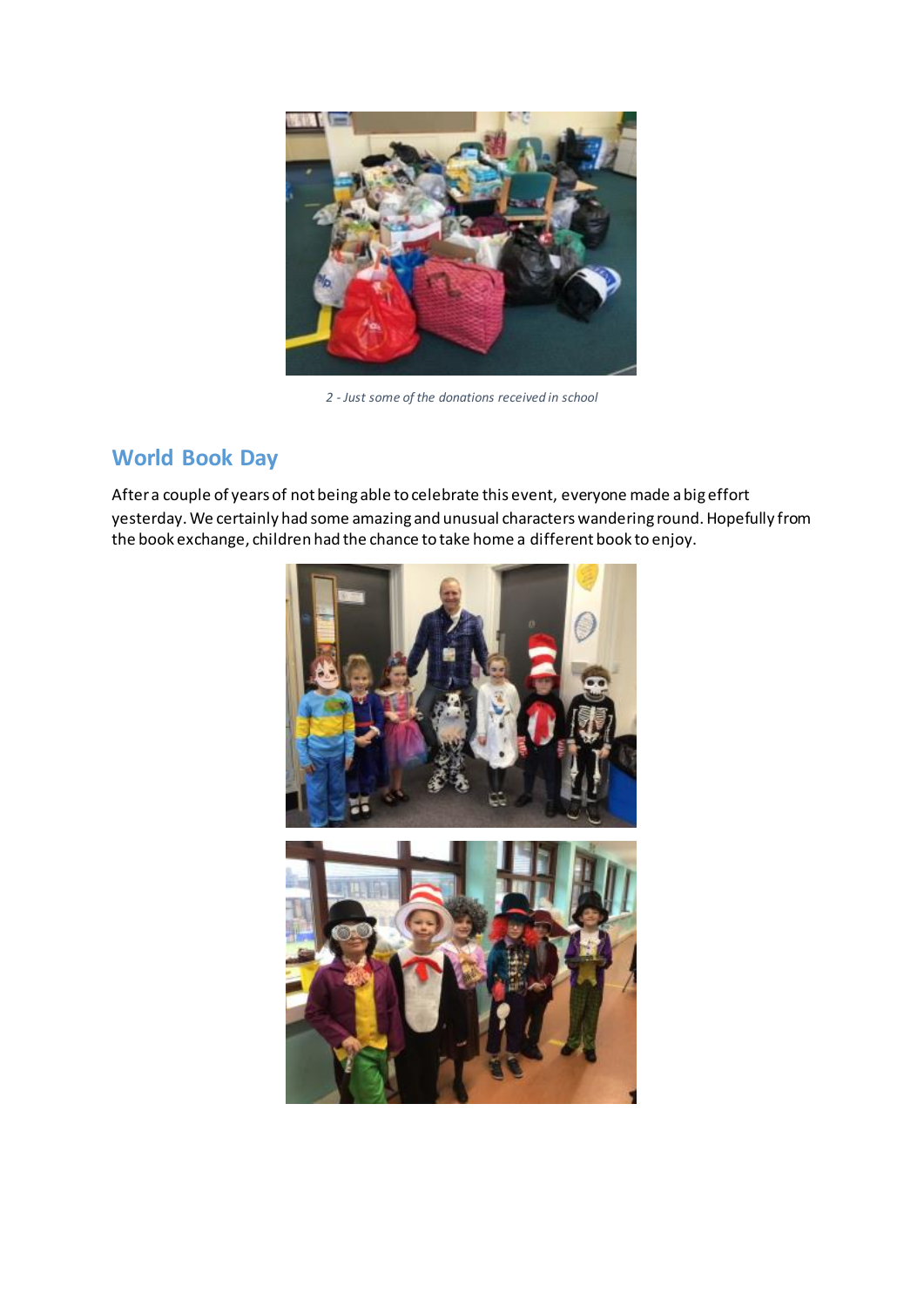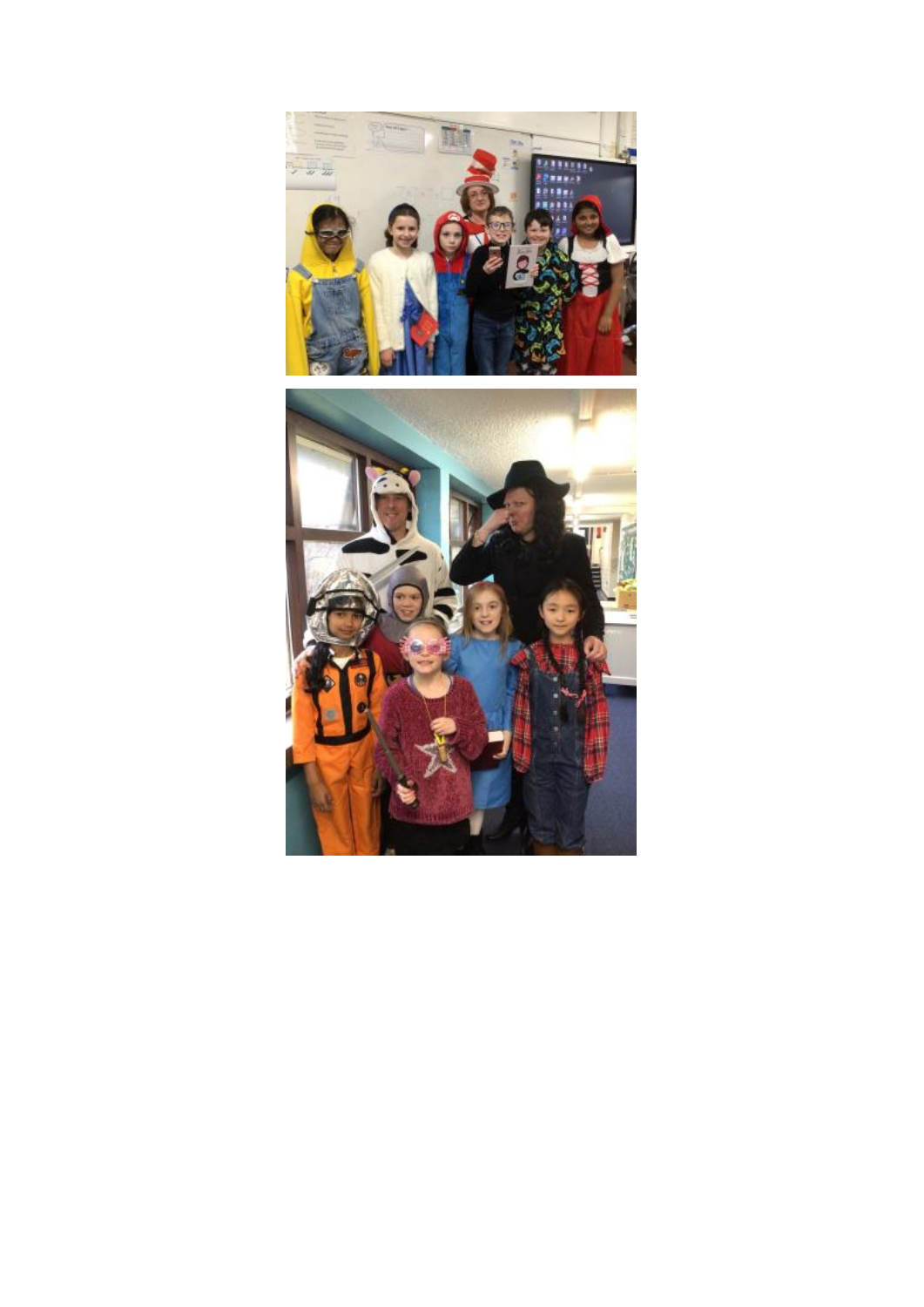



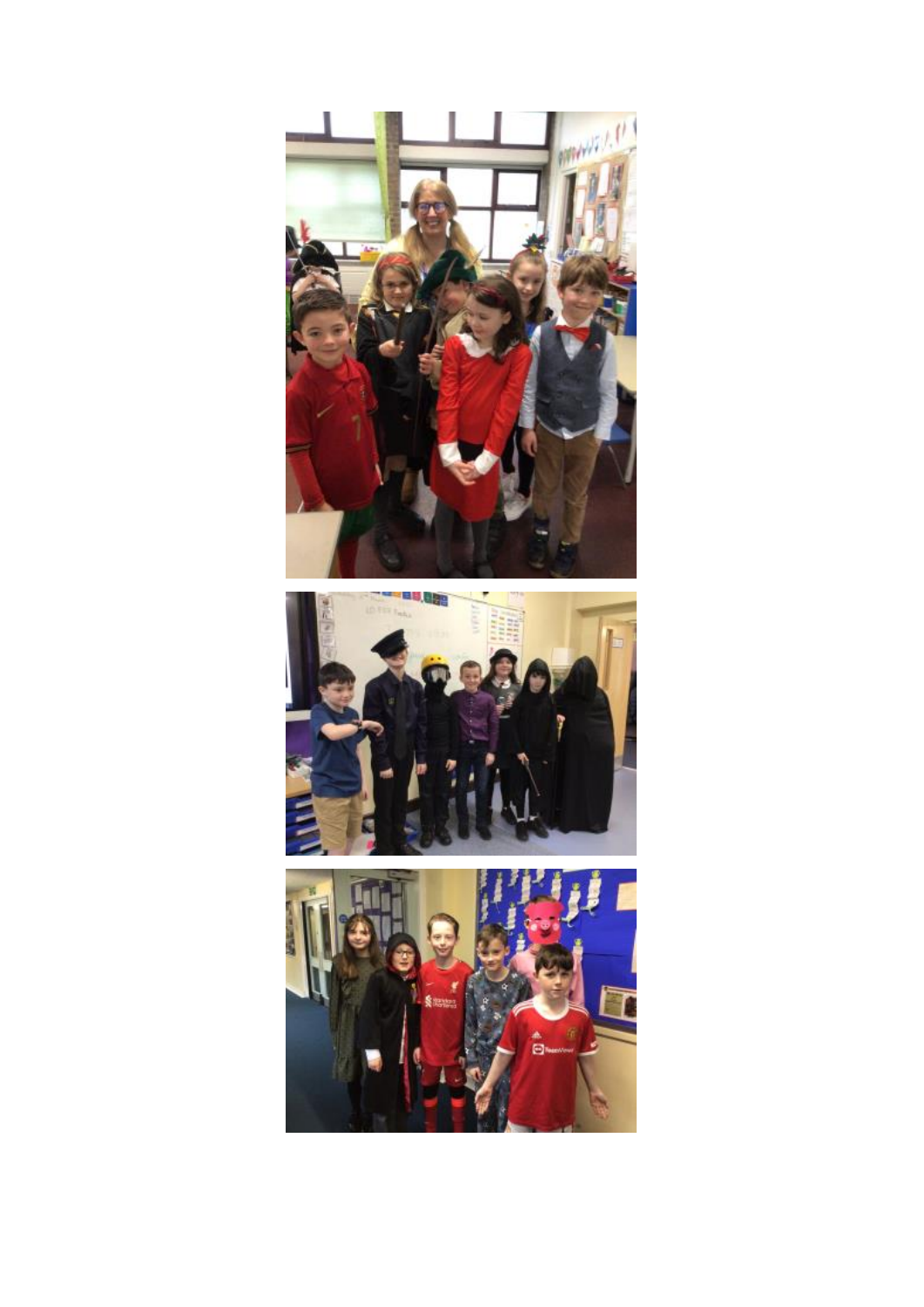### **Parents' Evening**

The booking system has been open since Monday. Please be aware of the separate arrangements to make a booking with Miss Lay if your child receives support for additional or special needs. Parents of children in RF are also reminded of the alternative date (9th March) which has been provided for that class. The booking system will close on the 11th March. Please contact us if you have any problems.

### **School Grounds Working Party**

Over the next year, we have ambitious plans to increase the range of opportunities on offer in our grounds. To support this work we surveyed parents to see who would like to be involved. We have had a good level of responses. We will fix a date later in the spring, but the first steps will be:

-work with those people who offered to draw up plans

-to source materials to carry out the work

-approach MOORFS for some funding

For those parents who have offered their help, we will start to contact you directly through ParentApp once we have more concrete plans and dates.

#### **Sponsored Read - Moorfs**

A huge thank you to Moorfs for organizing the half term sponsored read. It managed to raise over £1200 for school. Well done to everyone who took part.

## **Consultation about Equality Policy**

You may remember that a few weeks ago we invited parents to take part in a consultation about our revised Equality Policy. We also invited parents to join a focus group to discuss possible objectives in the future. If you still want to take part, you can view the draft policy on our website and can use the link below if you to make a comment or join the focus group. We will close this consultation on Monday 7th March.

<https://forms.gle/tNHX9Sm7Hy7j2QkBA>

#### **Parent Questionnaire**

We like to hear what parents have to say about school as this helps us to develop our provision and make improvements where needed. In the past, we have done this through a paper based survey on Parents Evening. Over the next few weeks, we have two main surveys we would like your help with. The first is a general one about your child's experience of school and will invite you to make suggestions about future developments. The second is primarily aimed at parents whose child accesses support through having additional or special needs. However, the invitation will be sent to everyone so that anyone who wants to can take part. Please look out for these in the coming weeks.